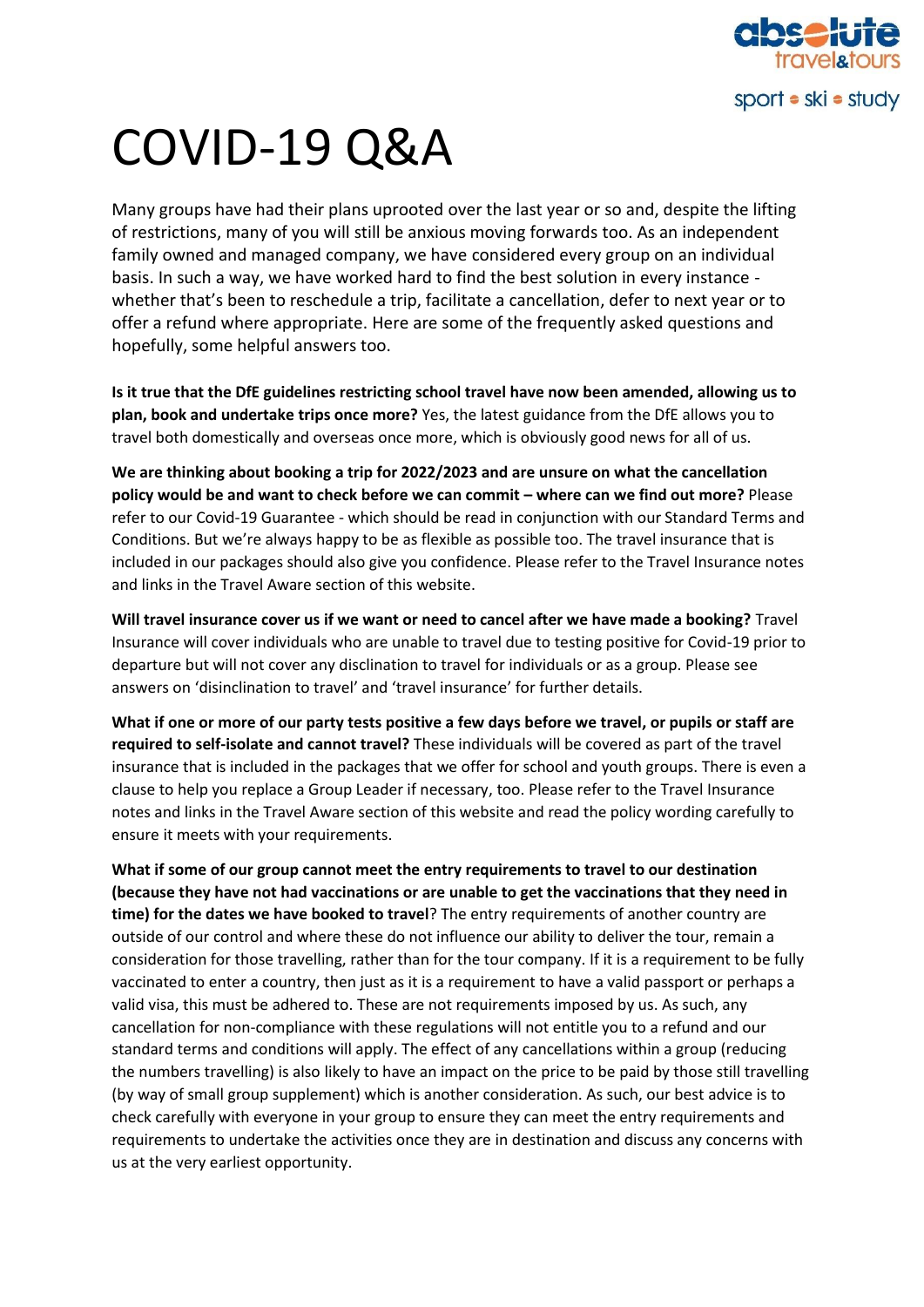## **Who is responsible for any Covid-19 testing (PCR or other) in this country or overseas?**

Any arrangements and costings associated with any Covid-19 testing is the responsibility of the individual travellers and the rules are both varied and subject to change. We will help to facilitate testing overseas and the purchase of reduced-price testing kits if available, but these do not form part of the tour/trip package and any testing requirement or Government restriction is ultimately outside of our control. See [https://www.abta.com/tips-and-advice/travelling-during](https://www.abta.com/tips-and-advice/travelling-during-coronavirus/covid-19-your-holiday-questions-answered)[coronavirus/covid-19-your-holiday-questions-answered](https://www.abta.com/tips-and-advice/travelling-during-coronavirus/covid-19-your-holiday-questions-answered) for more advice.

**What if one or more of our party tests positive whilst away in destination and is unable to return with the rest of the group?** These individuals will be covered as part of the travel insurance that is included in the packages that we offer for school and youth groups. See your Confirmation for details. Please refer to the Travel Insurance notes and links in the Travel Aware section of this website and read the policy wording carefully to ensure it meets with your requirements.

**What if we are still scheduled to make a trip, but FCDO guidance advises against all but essential travel to our destination?** If the FCDO guidance advises against all but essential travel to your destination and your departure is imminent (this would usually mean within 1-2 weeks prior to departure) then we would work with you to reschedule to another destination, defer the trip to a future date or failing that - to offer a full refund without delay, in accordance with the Package Travel Regulations.

**We booked our trip a long time ago but are now getting worried about staffing and safety procedures and don't know what to do?** Any uncertainty is understandable. We are always here to discuss your options and to help in any way. If you booked your trip pre-Covid 19 advices not to travel, your school insurers (the RPA or other commercial providers) might cover you if you decide to cancel now. However, you would absolutely need to check with them first and to liaise with us to request a Cancellation Invoice if appropriate. We can discuss a deferral to a future date if that proves to be the better option for all concerned.

**In what circumstances would Absolute Travel cancel our trip and what would happen if it were to do so?** We are only likely to cancel your trip if the FCDO advises against all but essential travel to your destination a week or so prior to departure - or should your programme be wholly unviable (closure of your ski resort or the cancellation of your football tournament for example) and any attempt to reschedule or defer between us, had proved impossible at the time. If so, a full refund would be made without delay.

**Do we get a refund if the FCDO guidance does not prevent travel to our destination but the DfE reimposes restrictions and once more advises against residential trips?** In principle, no. Tour companies are bound by the Package Travel Regulations and by the ABTA Code of Conduct and a refund would be facilitated if the FCDO advised against all but essential travel to your destination and an alternative was not agreed. However, any reimposition of DfE advice against school residentials and trips does not preclude us from providing the trip and no reimbursement is required. In practice, we would work with you to agree the best way forward, to minimise the risks and to mitigate the losses. We would try to defer the trip to a future suitable date, but if you wished to cancel our normal terms and conditions would apply. If a deferral is not possible or you would prefer not to defer, then we will be able to offer you as much of a refund as we are able to secure from our suppliers once our expenses have been met. We are hopeful that the DfE will not introduce restrictions once again and rather, will reply on FCDO advice as definitive in the future.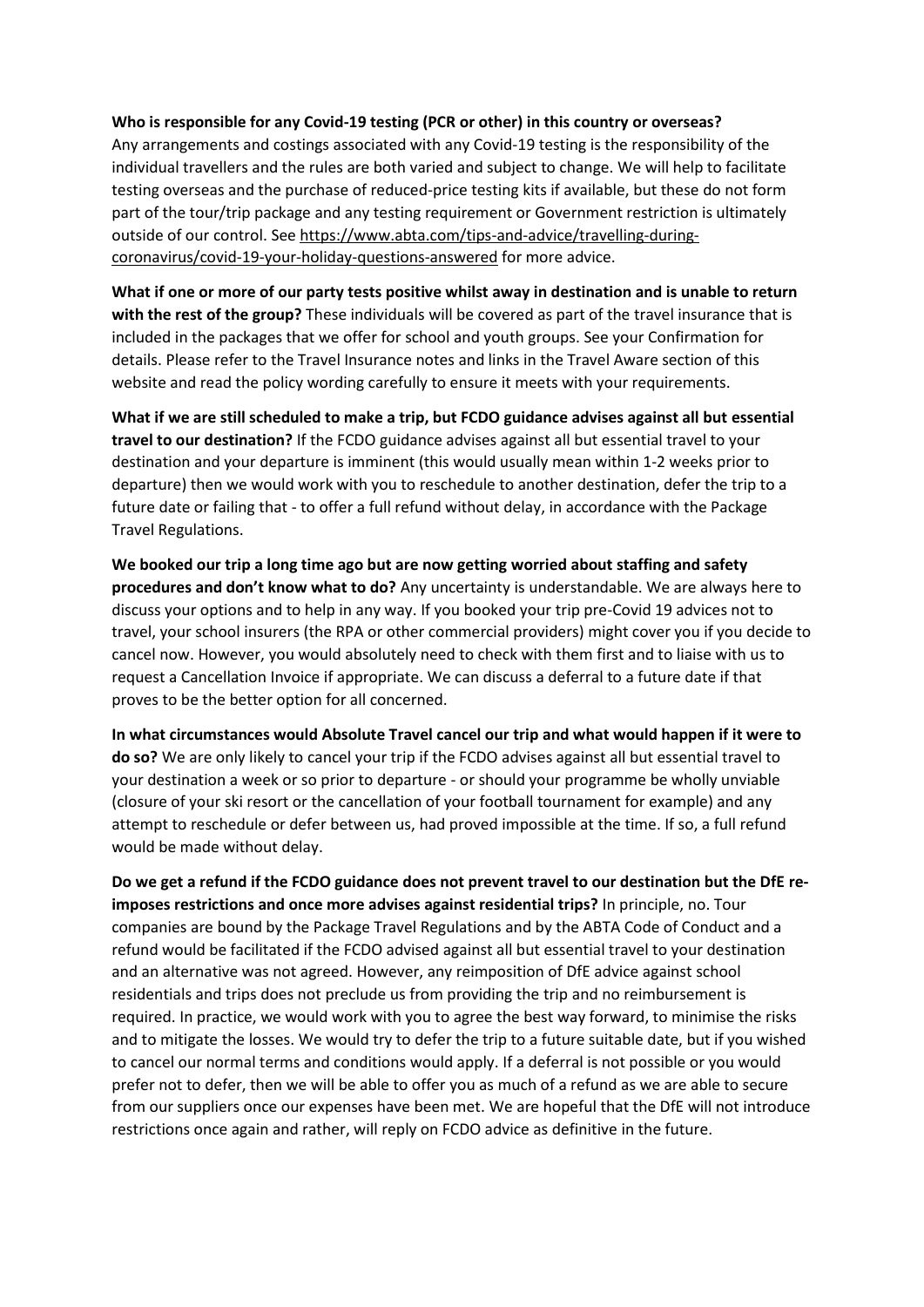**What if we/the school/Trust decide not to travel, although FCDO advice allows us to continue with the trip as planned?** If you decide for whatever reason that you do not wish, or feel unable, to take the trip as planned - and wish to cancel your booking at any stage (what tour operators and the insurance industry often refer to as **'a disinclination to travel'**, then our standard terms and conditions would typically apply. However, as long as your payments are fully up to date at the time and the decision not to travel is based on genuine substantiated Covid-19 concerns, we'll still work with you to defer your trip and to liaise with our suppliers to ensure the best possible arrangements on your behalf. Please bear in mind that unavoidable additional costs may be imposed. If you wish to cancel instead, then we will offer you as much of a refund as we are able once all our expenses and overheads have been met.

**If the country we are visiting has a Government "amber" or even "red" travel code in place, can we get a full refund because of any restrictions, self-isolation or testing costs and requirements?** If you decide for whatever reason that you do not wish, or feel unable, to take the trip as planned and wish to cancel your booking at any stage (what tour operators and the insurance industry often refer to as **'a disinclination to travel')**, then our standard terms and conditions would typically apply. Any additional requirements and restrictions such as self-isolation, PCR testing (and associated costs) or other restrictions that don't prevent us from operating your trip or tour. ABTA has a easy to read, impartial Q&A for youth groups on their website so feel free to have a look at the following: [https://www.abta.com/tips-and-advice/travelling-during-coronavirus/covid-19-your-holiday](https://www.abta.com/tips-and-advice/travelling-during-coronavirus/covid-19-your-holiday-questions-answered)[questions-answered](https://www.abta.com/tips-and-advice/travelling-during-coronavirus/covid-19-your-holiday-questions-answered) In reality, as long as your payments are fully up to date at the time and the decision not to travel is based on genuine substantiated Covid-19 concerns, we'll still work with you to defer your trip and to liaise with our suppliers to ensure the best possible arrangements on your behalf. Please bear in mind that unavoidable additional costs may be imposed. If you wish to cancel instead, then we will offer you as much of a refund as we are able once all our expenses and overheads have been met.

**And what if parents no longer wish to pay trip instalments or want to withdraw a pupil from a** 

**trip?** The best advice is always to keep up to date with your payments (both individually and as a school) as not to do so would be a breach of contract and any tour company would be entitled to deem a place (or indeed the trip) as cancelled by you if payments are not paid on time. While any disinclination to travel might be understandable in the circumstances it does not entitle the customer (either individually or collectively) to a refund. If numbers reduce in a group booking, the added complication may be that the trip price for those still travelling needs to increase – especially if you are travelling by coach. Again, it's always best to drop us a line for some advice or to simply call us to discuss, before coming to a decision on the best way forward.

**What would happen if we have to isolate as a group on arrival in our destination**? We'll look to amend your itinerary to best meet any local restrictions that may have been put in place and to work within the parameters that we can. We'll happily look at the viability of deferring the trip and to discuss any possible implications together if the duration of the quarantine impacted significantly on your trip. Please bear in mind that unavoidable additional costs may be imposed. If you wish to cancel instead, then we will offer you as much of a refund as we are able once all our expenses and overheads have been met. We will not be responsible for any refund or deferral, should any quarantine be the result of your failure to meet the entry requirements of a destination country (i.e. your non-adherence to vaccination requirements for example).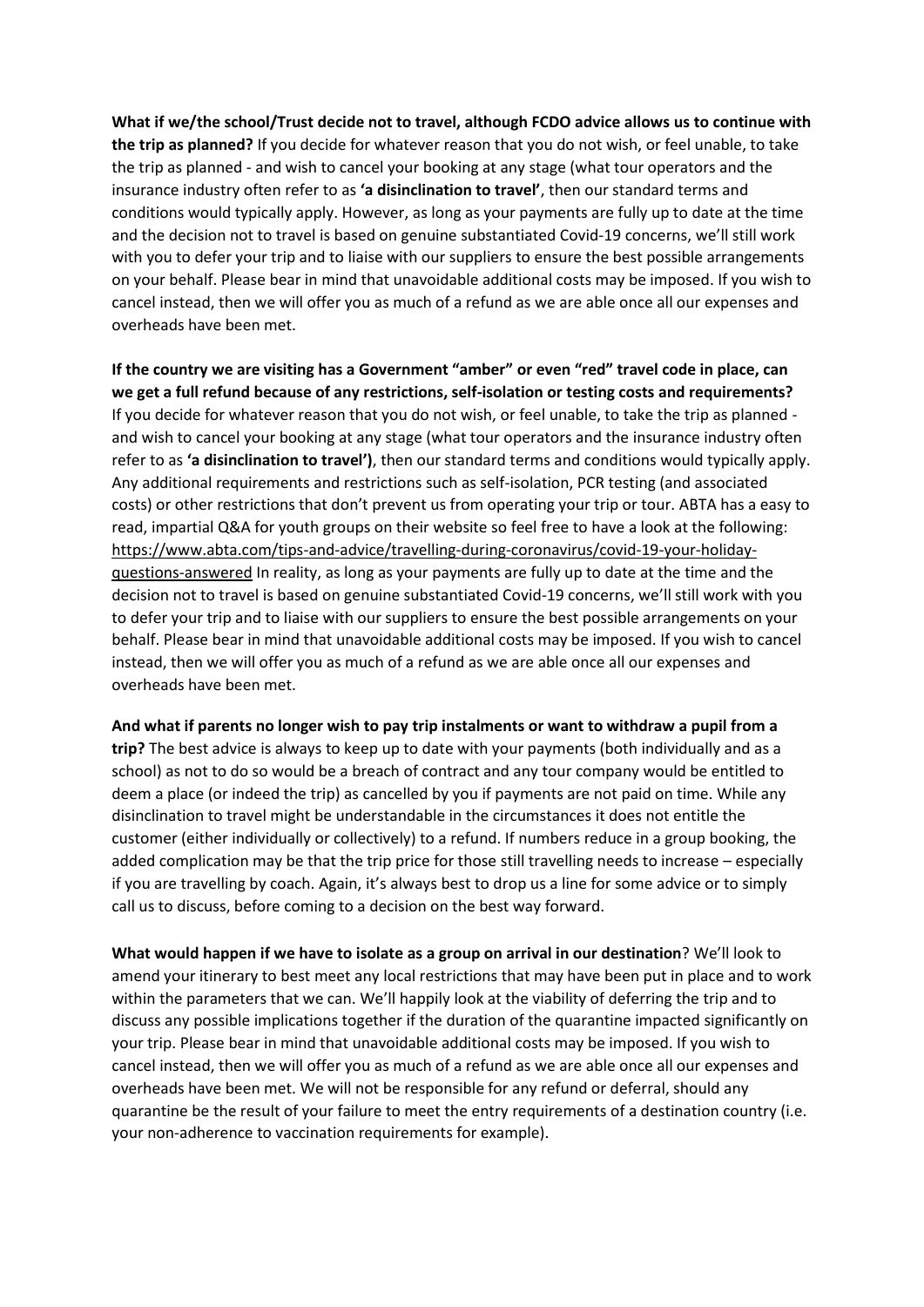**And what would happen if we are required to self-isolate or quarantine for any number of days on our return to the UK after the trip?** It may be that a 'quarantine' or 'self-isolation' ruling is in force in conjunction with FCDO advice or due to entry requirements in the country you are travelling to as continues to be the case for certain destinations. However, if the trip can still run as planned, then quarantine regulations don't require us to cancel even though they may prove to be a substantial inconvenience. We'll always discuss your options prior to any decision on the best way forward in these circumstances. Please bear in mind that unavoidable additional costs may be imposed. If you wish to cancel instead, then we will offer you as much of a refund as we are able once all our expenses and overheads have been met. ABTA has a easy to read, impartial Q&A for youth groups on their website so feel free to have a look at the following: [https://www.abta.com/tips-and](https://www.abta.com/tips-and-advice/travelling-during-coronavirus/covid-19-your-holiday-questions-answered)[advice/travelling-during-coronavirus/covid-19-your-holiday-questions-answered](https://www.abta.com/tips-and-advice/travelling-during-coronavirus/covid-19-your-holiday-questions-answered)

**What extra checks are you putting in place to ensure our safety?** As fully Assured members of the School Travel Forum (STF), our Managing Director also sits on the STF committee. The committee has invested a considerable amount of collective time and energy into ensuring the best possible guidance and support for school travel moving forwards in conjunction with ABTA and other industry health and safety partners. We'll also be able to help you with Risk Assessment templates as required and any up-to-date travel advice as well. Our standard audits for accommodation, transportation and other elements are now the subject of supplementary Covid-19 audit checks so that we can monitor the measures that have been put in place by our suppliers and ensure the highest possible safety for our groups. We are happy to share this documentation with you too. What's more, we'll continue to work with our suppliers including ski providers, sports venues and attractions to ensure that you are always well informed.

**What extra flexibility do we have if we are considering a new trip for 2022 or 2023?** We are committed to working with all our group leaders, to agree the most sensible and workable payment schedules and to offer as much flexibility as we can. This includes reduced deposit commitments whenever this is viable and extension to payment dates whenever this can be negotiated with our suppliers. This needs to be a team approach and we'll always promise to be as fair and as transparent as possible. We are best served by all working together to find the best way forward in every scenario, and we're always here to help. As a small, independently owned and family managed company with thirty years in the business, we treat our customers as individuals, not numbers, and you can always reach us to discuss any concerns or challenges in person.

**What will be the impact of social distancing on our trip?** Hopefully, social distancing restrictions will no longer be impactful on your trip or tour in the weeks, months and years to come. However, as regulations and restrictions vary greatly from one destination to another and are subject to change at any time, we'll keep you updated prior to travel and will attempt to minimise any inconvenience as much as we possibly can. There's no definitive answer I'm afraid. However, we can reassure you that all our trips will respect local regulations in force at the time and that any amendments to your itinerary and inclusions will be discussed with you prior to departure. Should this have a substantial impact on your trip and we're unable to deliver your package as agreed without major modifications, we'll work on deferring the trip to a later date or another destination instead.

**Do you have a group travel insurance policy in place and what is the Covid-19 cover as well as other elements that are included?** All the packages that we offer for school and youth groups have travel insurance included in the price. You can opt out if you wish. Please refer to the Travel Insurance notes and links in the Travel Aware section of this website for further details. Please read the policy wording carefully to ensure it meets with your requirements.